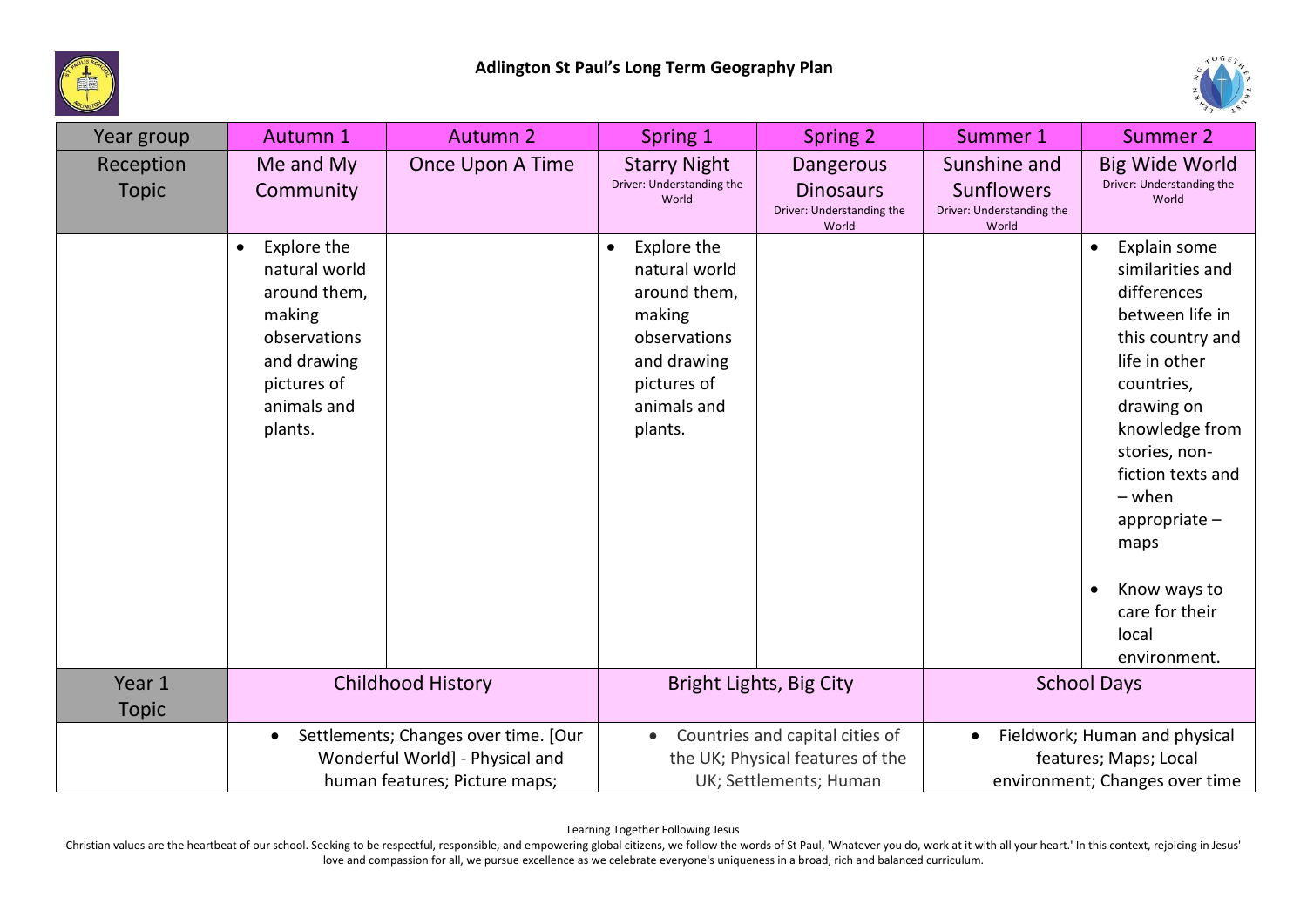



| Year <sub>2</sub>                 | Cardinal compass points; Equator and<br>hemispheres; Continents; Oceans;<br>Countries and capital cites of the UK;<br>Fieldwork<br><b>Movers and Shakers</b>                                                                                                                                                                           | features; Weather and seasons;<br>Landmarks; Aerial images;<br>Locational language; Maps;<br>Compass directions;<br>Geographical similarities<br>Coastline                                           | <b>Magnificent Monarchs</b>                           |
|-----------------------------------|----------------------------------------------------------------------------------------------------------------------------------------------------------------------------------------------------------------------------------------------------------------------------------------------------------------------------------------|------------------------------------------------------------------------------------------------------------------------------------------------------------------------------------------------------|-------------------------------------------------------|
|                                   |                                                                                                                                                                                                                                                                                                                                        |                                                                                                                                                                                                      |                                                       |
| <b>Topic</b>                      | Historical landmarks; Significant<br>$\bullet$<br>places. [Let's Explore the World] -<br>Using an atlas; Using a compass; Using<br>map keys; Locating the equator,<br>Northern and Southern Hemispheres<br>and North and South Poles; Hot,<br>temperate and cold places; Comparing<br>England to Somalia; Sustainability;<br>Fieldwork | Maps, globes and atlases; World<br>seas and oceans; Human and<br>physical features; Locational<br>language; Compass directions;<br>Physical processes - erosion;<br>Changes over time; Tourism       | Significant places - royal<br>$\bullet$<br>residences |
| Year <sub>3</sub><br><b>Topic</b> | Through the Ages                                                                                                                                                                                                                                                                                                                       | Rocks, Relics and Rumbles                                                                                                                                                                            | <b>Emperors and Empires</b>                           |
|                                   | Human features; Stone Age<br>$\bullet$<br>monuments                                                                                                                                                                                                                                                                                    | Layers of the Earth; Rocks; Plate<br>tectonics; Ring of Fire; Features<br>of volcanoes; Lines of latitude<br>and longitude; Volcanic<br>eruptions; Earthquakes and<br>tsunamis; Compass points; Maps |                                                       |
| Year 4<br>Topic                   | Invasion                                                                                                                                                                                                                                                                                                                               | Misty mountain, Winding River                                                                                                                                                                        | <b>Ancient Civilisations</b>                          |
|                                   | Geographical sources                                                                                                                                                                                                                                                                                                                   | Rivers; Maps; Grid references;<br>Contour lines; Physical processes                                                                                                                                  |                                                       |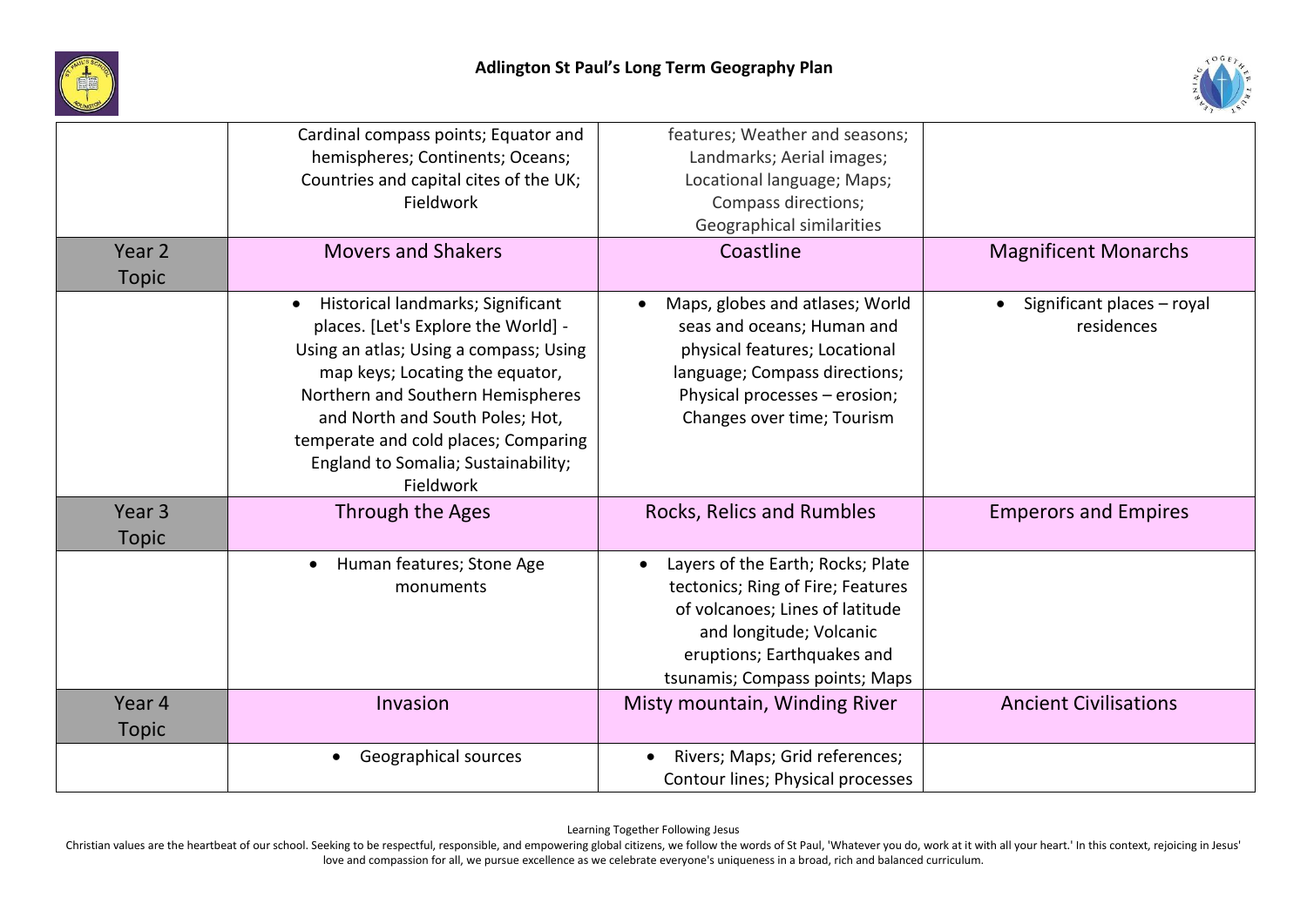



|                                   |                                                                                                                                                                                                                                                                                                                                                                  | - erosion, transportation and<br>deposition; World rivers; Aerial<br>images; Mountains; UK<br>mountains; World mountains;<br>Compass points; Water cycle;<br>Soil; Altitudinal zones; Data<br>analysis                        |                                                                                                                                                                                                                                                                             |
|-----------------------------------|------------------------------------------------------------------------------------------------------------------------------------------------------------------------------------------------------------------------------------------------------------------------------------------------------------------------------------------------------------------|-------------------------------------------------------------------------------------------------------------------------------------------------------------------------------------------------------------------------------|-----------------------------------------------------------------------------------------------------------------------------------------------------------------------------------------------------------------------------------------------------------------------------|
| Year <sub>5</sub><br><b>Topic</b> | <b>Dynamic Dynasties</b>                                                                                                                                                                                                                                                                                                                                         | Sew, Grow and Farm                                                                                                                                                                                                            | <b>Ground-breaking Greeks</b>                                                                                                                                                                                                                                               |
|                                   |                                                                                                                                                                                                                                                                                                                                                                  | Land use in the UK; Allotments;<br>$\bullet$<br>Farming in the UK; Maps; Grid<br>references; Climate zones;<br>Physical features of North and<br>South America; Farming in North<br>and South America; Food<br>transportation | Interpreting geographical sources                                                                                                                                                                                                                                           |
| Year 6<br><b>Topic</b>            | Maafa                                                                                                                                                                                                                                                                                                                                                            | Frozen Kingdoms                                                                                                                                                                                                               | <b>Britain at War</b>                                                                                                                                                                                                                                                       |
|                                   | Ancient African kingdoms;<br>$\bullet$<br>Development of the transatlantic slave<br>trade; Britain's role in the slave trade;<br>Human impact; Everyday life on<br>plantations; Rebellion and marronage;<br>Causes and consequences of the<br>abolition of the slave trade and<br>slavery; Colonisation of Africa; Black<br>people in 20th century Britain; Race | Polar exploration; Significant<br>people - Robert Falcon Scott;<br>Ernest Shackleton; Significant<br>events - Titanic                                                                                                         | First and Second World Wars;<br>$\bullet$<br>Causes; Warring nations;<br>Weaponry, warfare and<br>technology; Key events and<br>battles; Impact on citizens and<br>everyday life; Significant leaders;<br>End of war; Local history study;<br>Remembrance; Post-war Britain |